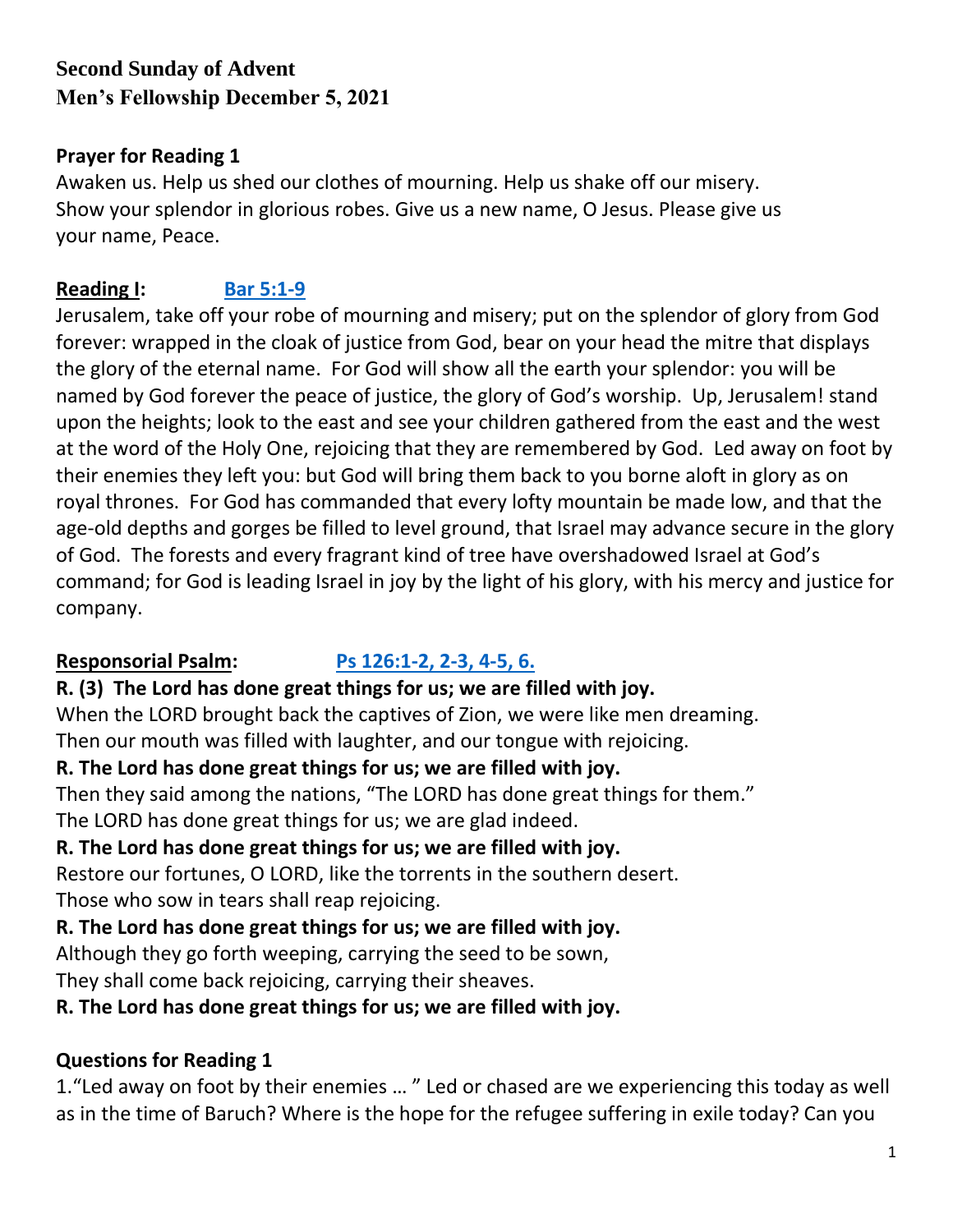**Second Sunday of Advent Men's Fellowship December 5, 2021**

help God lower "the lofty mountains" or "fill the depths and gorges" for them in any way? How?

2. God gave Jerusalem the name "the peace of justice, the glory of God's worship." How does this name fit the Church today? If poorly, what would you do to make it fit? What would you like God to name your parish, your community, you?

## **Prayer for Reading 2**

Our Father, you know our needs. So please, give us, this day, every kind of wisdom and knowledge, discernment, and love. Please, we ask you, continue to complete the good work you began is us until the day of the coming of Christ Jesus.

## **Reading II: [Phil 1:4-6, 8-11](https://bible.usccb.org/bible/philippians/1?4)**

Brothers and sisters:

I pray always with joy in my every prayer for all of you, because of your partnership for the gospel from the first day until now. I am confident of this,

that the one who began a good work in you will continue to complete it until the day of Christ Jesus. God is my witness, how I long for all of you with the affection of Christ Jesus. And this is my prayer: that your love may increase ever more and more in knowledge and every kind of perception, to discern what is of value,

so that you may be pure and blameless for the day of Christ, filled with the fruit of righteousness that comes through Jesus Christ for the glory and praise of God.

## **Questions for Reading 2**

1. As you remain on the path or The Way, St. Paul says, "then the one who began a good work in you will complete it." Who is the instigator of the good work in you? Whom do you trust, yourself or God to complete your good works?

2. "And this is my prayer: that your love may increase ever more and more in knowledge and every kind of perception, to discern what is of value." How might the synod Pope Francis called help the Church discern what is of value? Can the synod be God "beginning a good work" in the whole Church right now?

[God's] word summons us to discernment and it brings light to that process. It guides the Synod, preventing it from becoming a Church convention, a study group or a political gathering, a parliament, but rather a grace-filled event, a process of healing guided by the Spirit. In these days, Jesus calls us, as he did the rich man in the Gospel, to empty ourselves, to free ourselves from all that is worldly, including our inward-looking and outworn pastoral models; and to ask ourselves what it is that God wants to say to us in this time. And the direction in which he wants to lead us.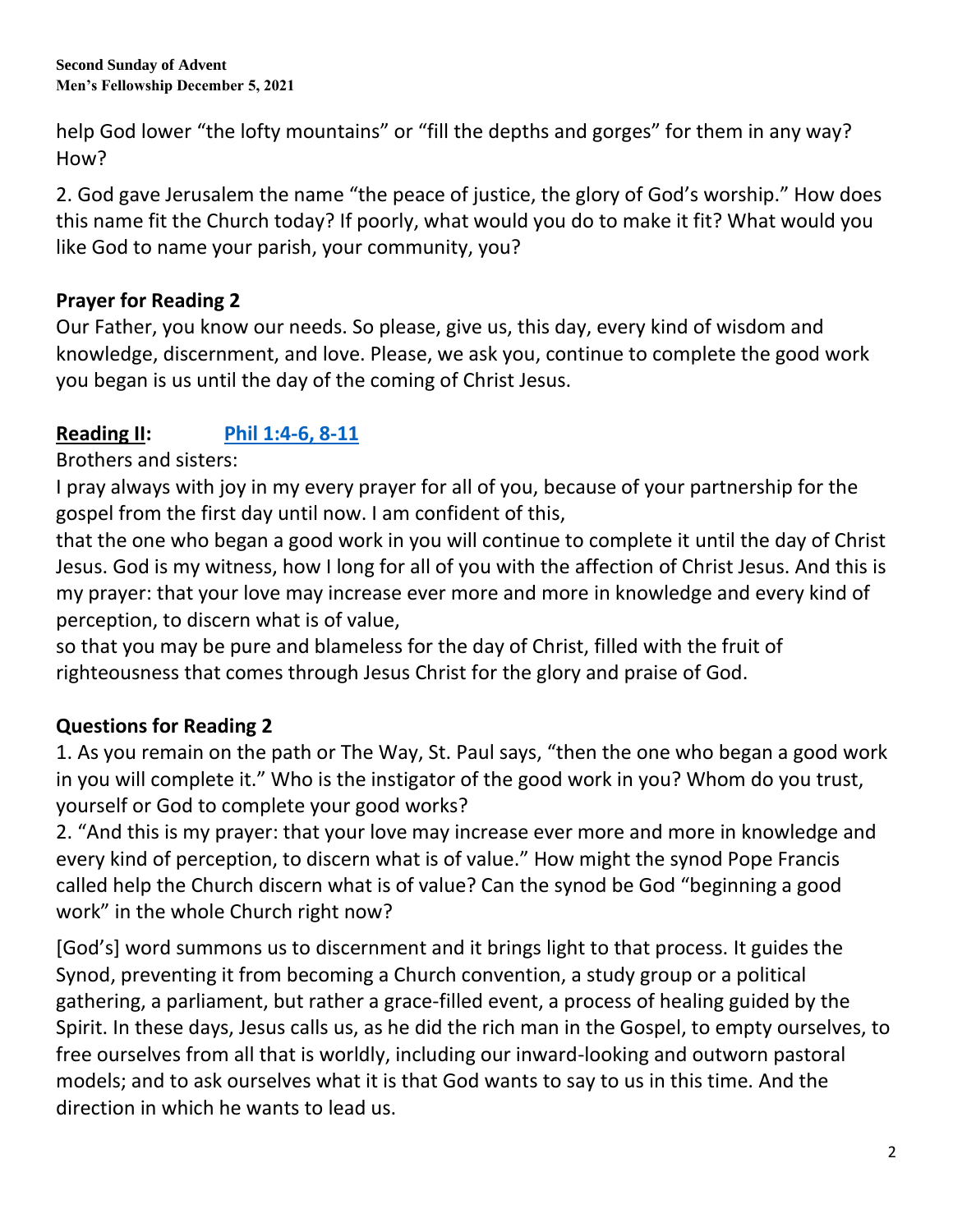**Second Sunday of Advent Men's Fellowship December 5, 2021**

## [Opening of the Synodal Path](https://www.vatican.va/content/francesco/en/homilies/2021/documents/20211010-omelia-sinodo-vescovi.html)

October 10, 2021

## **Prayer for Gospel**

In our chaos, Lord, oh, let us hear once again the Baptist crying out to us. "Prepare the way, make straight the paths. Every valley filled and hills made low.

All flesh shall see the salvation of God." God of constant newness, carve fresh roads into our wilderness: into climate and racial emergency. Let our whole life point to Jesus. He is born here, is with us now. Jesus, please turn our deserts into gardens.

## **Gospel: [Lk 3:1-6](https://bible.usccb.org/bible/luke/3?1)**

In the fifteenth year of the reign of Tiberius Caesar, when Pontius Pilate was governor of Judea, and Herod was tetrarch of Galilee, and his brother Philip tetrarch of the region of Ituraea and Trachonitis, and Lysanias was tetrarch of Abilene, during the high priesthood of Annas and Caiaphas, the word of God came to John the son of Zechariah in the desert. John went throughout the whole region of the Jordan, proclaiming a baptism of repentance for the forgiveness of sins, as it is written in the book of the words of the prophet Isaiah:

*A voice of one crying out in the desert:*

 *"Prepare the way of the Lord, make straight his paths. Every valley shall be filled and every mountain and hill shall be made low. The winding roads shall be made straight, and the rough ways made smooth, and all flesh shall see the salvation of God."*

## **Questions for Gospel**

1. Why does Luke name the historical references in the beginning of this Gospel reading? Does it help you to locate John the Baptist in history books?

2. "All flesh shall see the salvation of God"? What are the implications for humanity in this saying? Is the entire world included in this plan? What are the implications for you? Do you watch all year round for God's coming? What are some of the ways God comes to you everyday?

## *In Exile* **by Ron Rolheiser**

# **Advent—Preparing for the Sublime**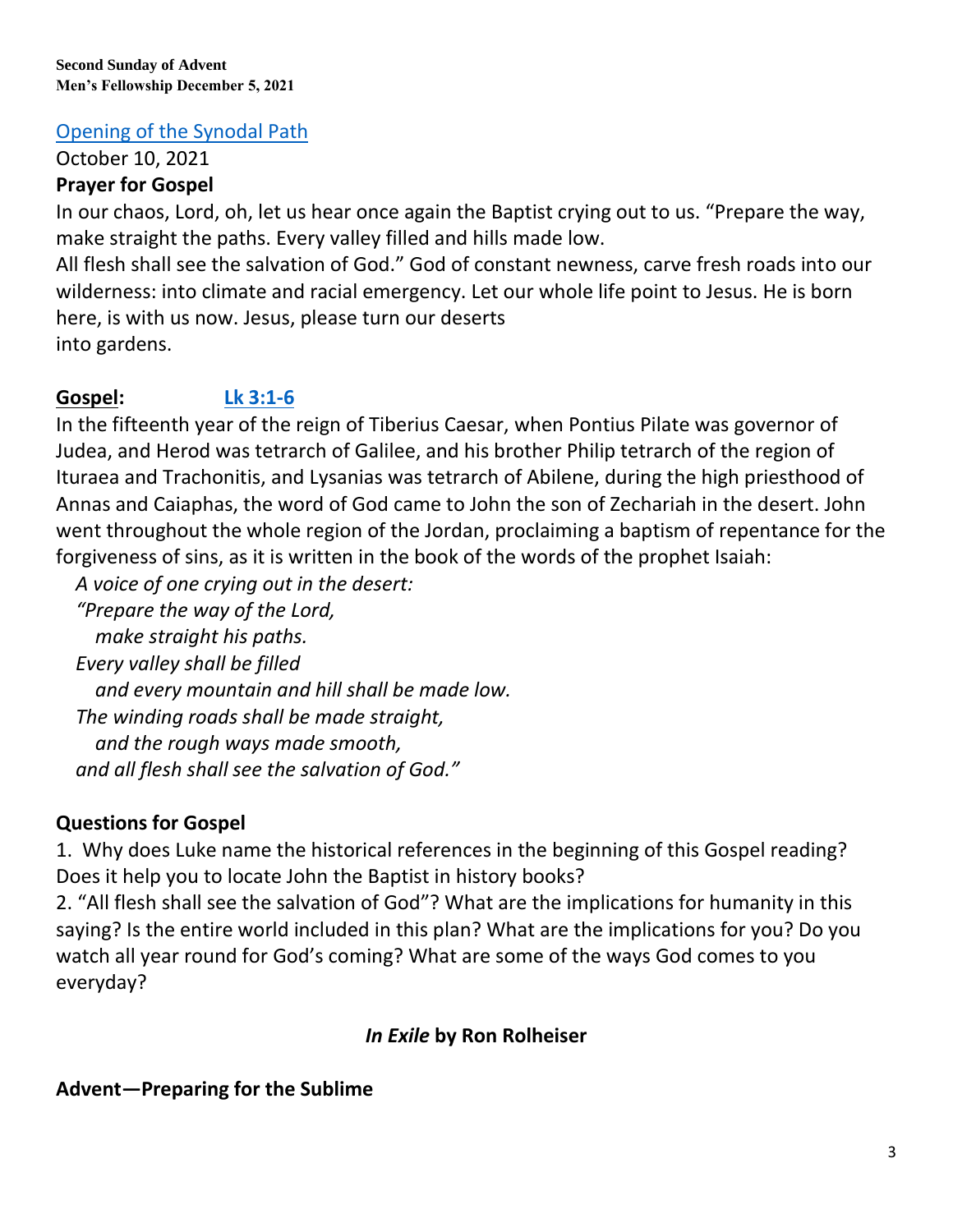Robert Waller published a book that became a runaway bestseller and an immensely popular movie. Entitled, *[The Bridges of Madison County](https://en.wikipedia.org/wiki/The_Bridges_of_Madison_County)*, it stirred the romantic imagination in a way that few other stories have in recent times, especially as it was played out in its film version by Clint Eastwood and Meryl Streep. The story runs this way:

A photographer for National Geographic magazine is sent out to photograph a series of old bridges in Madison county. Lost, he stops at a farmhouse to ask for directions. As chance would have it, the man of the house has just left for a cattle show. His wife is home alone and she and the photographer instantly sense a deep connection and fall violently in love. Karma, soulmates, mysticism, whatever, they experience a rare and powerful affinity. Within hours they are in bed with each other, triggering a love-affair that leaves them both sacramentally scarred for the rest of their lives.

What the viewer of the movie or reader of this book is asked to believe is that something truly sublime has taken place, a masterpiece of love has been painted, and a noble thing worth more than life itself has just occurred. But can this be so? Can anyone paint a masterpiece in a couple of hours? Can a doctoral thesis be completed in two hours? Can sex with someone you met just two hours before be sublime?

To answer those questions, I suggest you watch another film which, ironically, was playing in theatres at nearly the same time. It's a version of Jane Austin'[s](https://en.wikipedia.org/wiki/Sense_and_Sensibility_(film)) *[Sense and Sensibility](https://en.wikipedia.org/wiki/Sense_and_Sensibility_(film))*, and tells the story of a young woman who has to carry a very painful tension (one that includes the same feelings found in Bridges of Madison County) for a long time. But unlike the characters in *Bridges of Madison County*, she doesn't move quickly to resolve it. Nobody is in bed with each other within a couple of hours. She carries the tension for a long time, years, and then finally when it is resolved there is true sublimity. Why? Because something can only be sublime if first there has been some sublimation (and for more than two hours!)

In essence, this expresses the meaning of Advent: for something to be sublime there must first be sublimation; fasting is the necessary prelude to feasting; greatness of soul is contingent on first nobly carrying tension; great joy is not experienced if one is not first properly prepared; and what's truly divine can only appear after a certain kind of gestation. Advent is about proper waiting.

It should therefore not to be confused with Lent. The crimson-purple of Advent is not the black-purple of Lent. The former symbolizes yearning and longing, the latter repentance. *The spirituality of Advent is not about repentance*, but about carrying tension without prematurely resolving it so that what's born in us and in our world does not short-circuit the fullness that comes from respecting love's rhythms.

What is the connection here? How does carrying tension help lead to the sublime? It does it by helping to produce the heat required for generativity. An image might be helpful here. John of